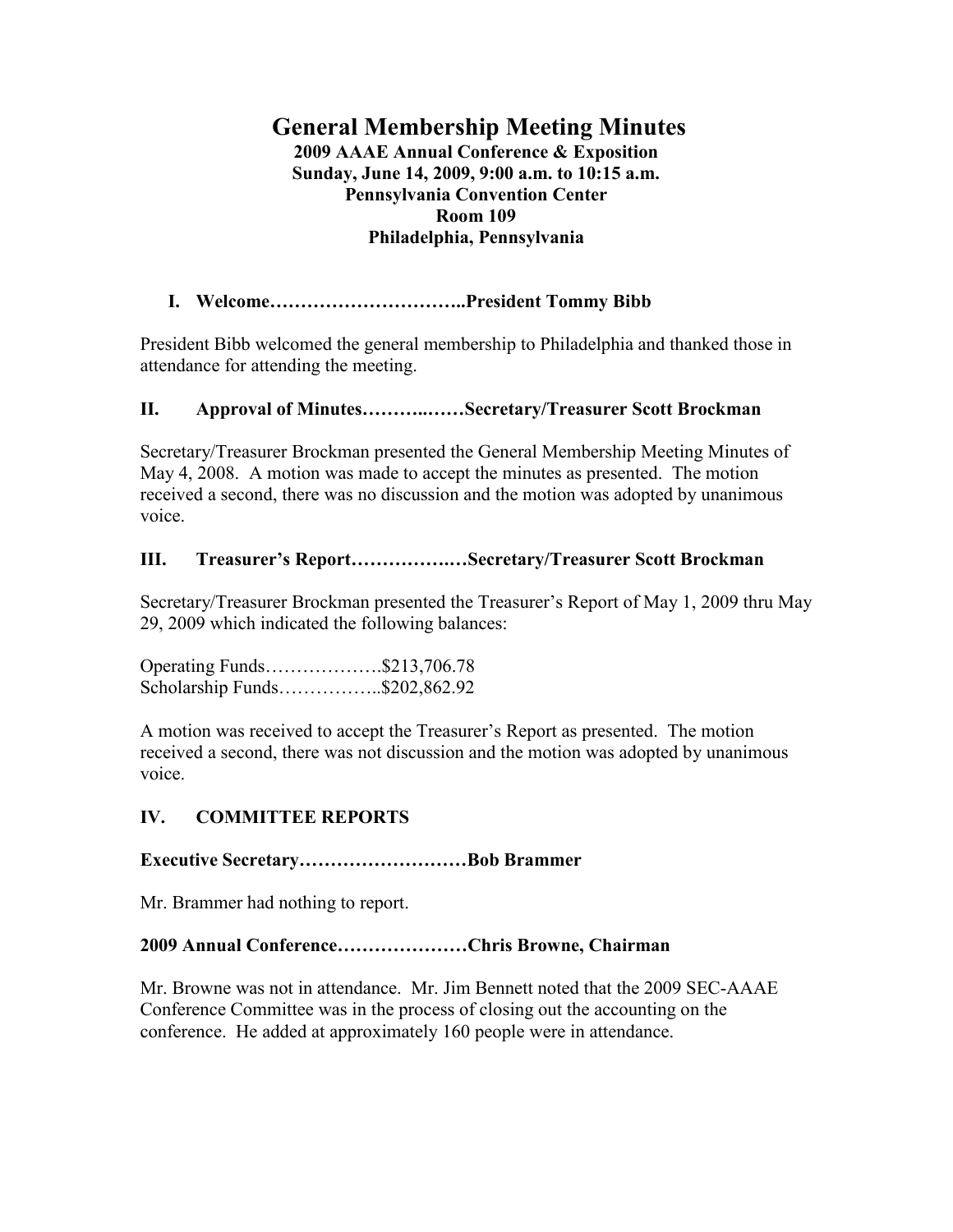**General Membership Meeting Minutes June 14, 2009 Page 2** 

#### **2010 Finance & Administration Conference………………………………..Bill Marrison**

Mr. Marrison noted that the 2010 AAAE/SEC-AAAE Finance and Administration Conference would be held on Hutchinson Island, Fla., and additional information would be forthcoming closer to the conference dates.

## **2010 Annual Conference…………………Scott Brockman, Chairman**

Mr. Brockman noted that the 2010 SEC-AAAE Annual Conference would be held in Memphis, Tenn., April 17-21, 2010 at the Memphis Marriott Hotel.

## **Professional Education Committee………Scott Brockman, Chairman**

Mr. Brockman reported that the Accredited Airport Executive program was being restructured for release on or about April 1, 2010. He added that two individuals from the Southeast Chapter were sitting for their oral exams during the course of this conference.

## **Scholarship Committee…………………...Jeff Gray, Chairman**

Mr. Gray provided an overview of the scholarship program, cited its recent winners and noted that he would be passing information on to the executive secretary for inclusion in the newsletter.

## **Corporate Liaison Committee…………...Claudia Holliway, Madam Chairman**

Ms. Holliway provided an overview of the corporate award program and noted the names of new members on the Corporate Liaison Committee. She added that an annual conference survey would be forthcoming and she would provide the executive secretary with corporate coverage for the newsletter.

## **General Aviation Committee…………….Hope Macaluso, Madam Chairman**

President Bibb introduced Ms. Macaluso who remarked on issues pertaining to general aviation including LASP and other TSA issues in general, pending hangar sprinkling legislation and transitions from 100LL to alternate fuels. Ms. Macaluso noted that she was in the process of determining which airports in the Chapter were purely general aviation facilities and would create her committee from that list.